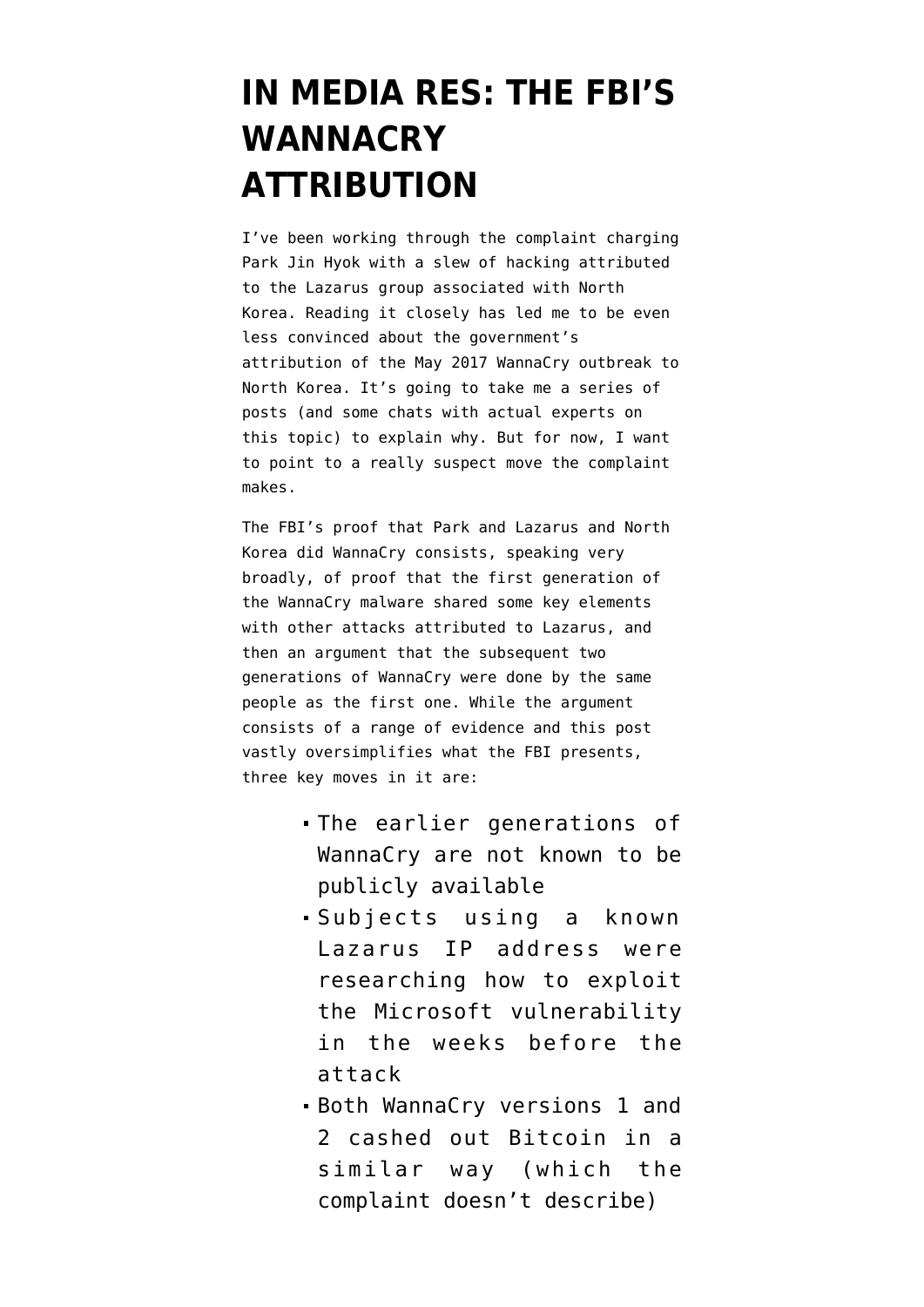For now, I'm just interested in that middle point, which the complaint describes this way:

> 221. On March 14, 2017, Microsoft released a patch for a Server Message Block (SMB) vulnerability that was identified as CVE-2017-0144 on its website,

https://technet.microsoft.com/en-us/libr ary/security/ms17-010.aspx. Microsoft attempted to remedy the vulnerability by releasing patches to versions of Microsoft Windows operating systems that Microsoft supported at the time. Patches were not initially released for older versions of Windows that were no longer supported, such as Windows XP and Windows 8.

222. The next month, on April 15, 2017, an exploit that targeted the CVE-2017-0144 vulnerability (herein the "CVE-2017-0144 exploit") was publicly released by a group calling itself the "Shadow Brokers."

223. On April 18, 2017 and April 21, 2017, a senior security analyst at private cyber security company RiskSense, Inc. ("RiskSense") posted research on that exploit on his website: https://zerosum0x0.blogspot.com.

224. On May 9, 2017, RiskSense released code on the website github.com with the stated purpose of allowing legal "white hat" penetration testers to test the CVE-2017-0144 exploit on unpatched systems. Essentially, RiskSense posted source code that its employees had reverse-engineered for the CVE-2017-0144 exploit, which cyber security researchers could then use to test vulnerabilities in client computer systems. I know based on my training and experience that penetration testers regularly seek to exploit vulnerabilities with their customers'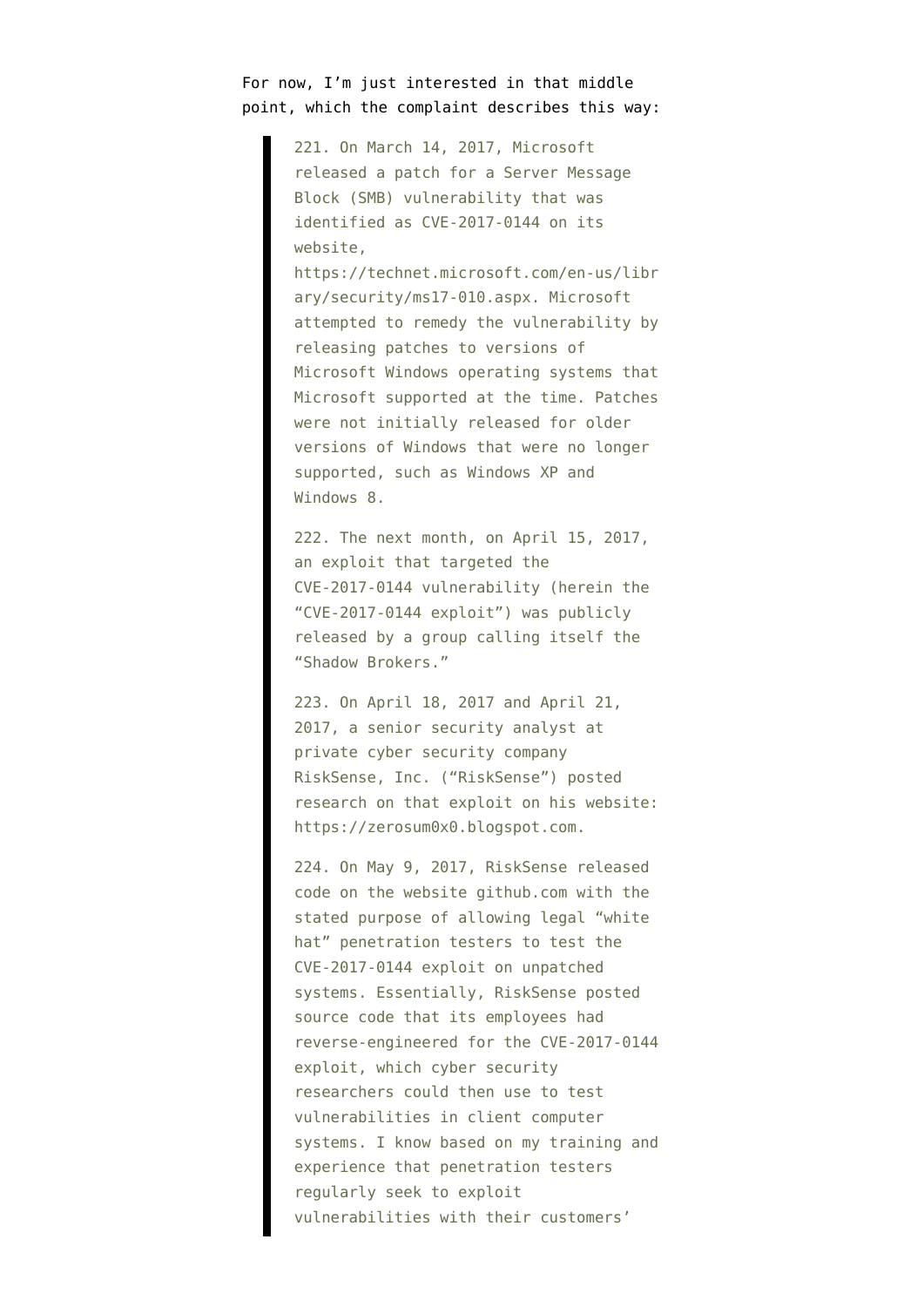consent as a proof-of-concept to demonstrate how hackers could illegally access their customers' systems.

225. On May 12, 2017, a ransomware attack called "WannaCry" (later identified as "WannaCry Version 2," as discussed below) began affecting computers around the globe.

## [snip]

242. Records that I have obtained show that the subjects of this investigation were monitoring the release of the CVE-2017-0144 exploit and the efforts by cyber researchers to develop the source code that was later packaged into WannaCry Version 2:

a. On numerous days between March 23 and May 12, 2017, a subject using North Korean IP Address #6 visited technet.microsoft.com, the general domain where Microsoft hosted specific webpages that provide information about Microsoft products, including information on Windows vulnerabilities (including CVE-2017-0144), although the exact URL or whether the information on this particular CVE was being accessed is not known.

b. On April 23, April 26, May 10, May 11, and May 12, 2017, a subject using North Korean IP Address #6 visited the blog website zerosum0x0.blogspot.com, where, on April 18, 2017 and 21, 2017, a RiskSense researcher had posted information about research into the CVE-2017-0144 exploit and progress on reverse-engineering the exploit; RiskSense subsequently released the exploit code on GitHub.com.

According to the *in media res* story told by the FBI, the following is the chronology: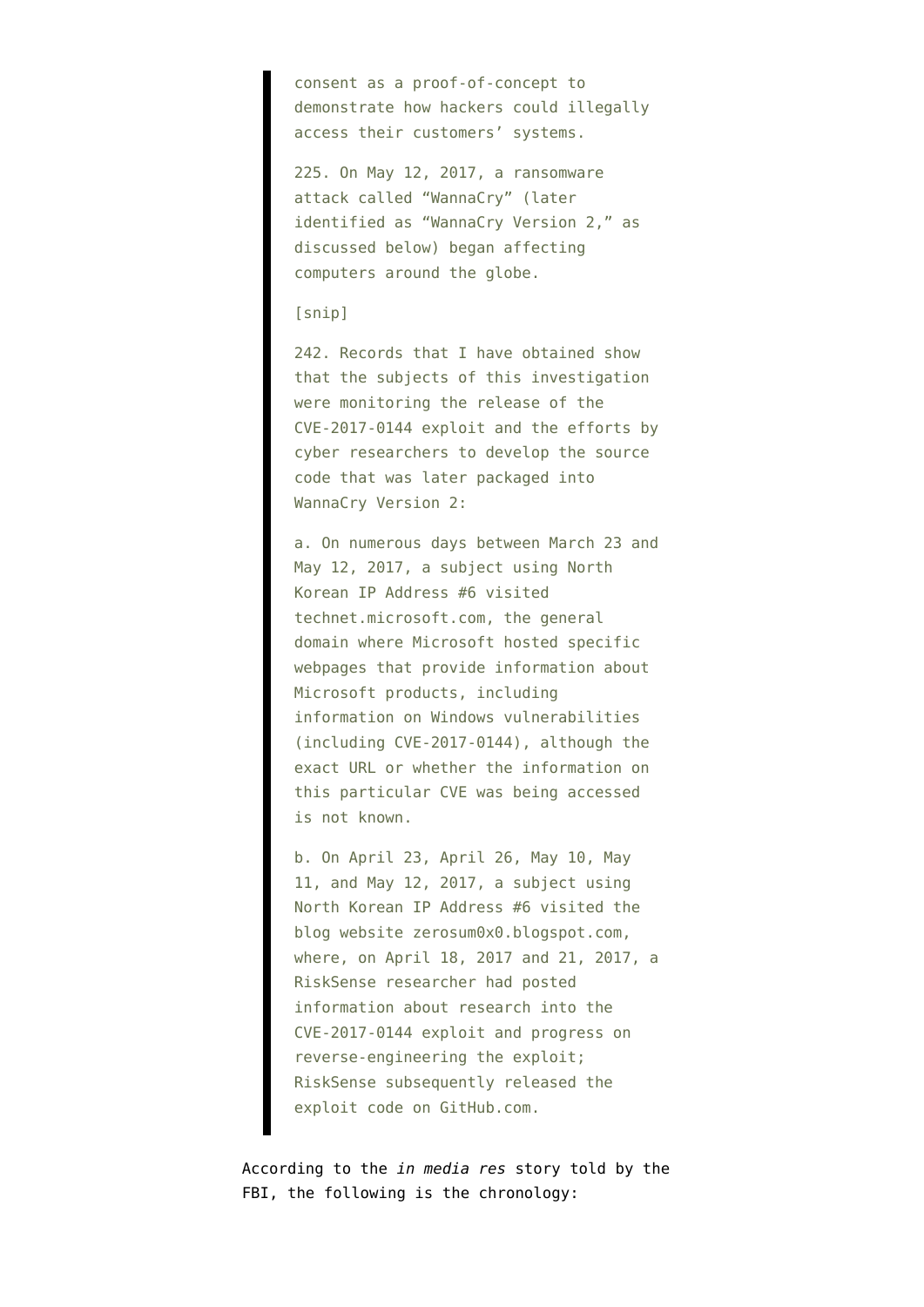March 14: Microsoft drops a vulnerability seemingly out of the blue without publicly calling attention to it

Starting on March 23: Someone using known Lazarus IP address #6 tracks Microsoft's vulnerabilities reports (note, the FBI doesn't mention whether this was typical behavior or unique for this period)

April 15: Shadow Brokers [releases](https://steemit.com/shadowbrokers/@theshadowbrokers/lost-in-translation) the Eternal Blue exploit

April 18 and 23: RiskSense releases a reverse engineered version of Eternal Blue

Starting on April 23 and leading up to May 12: Someone using that same known Lazarus IP #6 makes a series of visits to the RiskSense site that released an exploit reverse engineered off the Shadow Brokers release

May 12: A version of WannaCry spreads across the world using the RiskSense exploit

Of course, that's not how things really happened. FBI neglects to mention that [on](https://steemit.com/shadowbrokers/@theshadowbrokers/repost-theshadowbrokers-message-7-january-2017) [January 8,](https://steemit.com/shadowbrokers/@theshadowbrokers/repost-theshadowbrokers-message-7-january-2017) Shadow Brokers offered to auction off files that NSA knew included the SMB exploit that Microsoft issued a patch for on March 14.

Along with that important gap in the narrative, the FBI Agent who wrote the affidavit behind this complaint, Nathan Shields, is awfully coy in describing Shadow Brokers simply as "a group calling itself the 'Shadow Brokers.'" While the complaint remained sealed for three months, by June 8, 2018, when the affidavit was written, the FBI [assuredly knew far more](https://steemit.com/shadowbrokers/@theshadowbrokers/october-price-adjustment) about Shadow Brokers than that it was a group with a spooky name.

As public proof, DOJ signed a [plea agreement](https://www.courtlistener.com/recap/gov.uscourts.mdd.408035/gov.uscourts.mdd.408035.1.0.pdf) with Nghia Pho on November 29 of last year. Pho was reportedly the guy from whose home computer